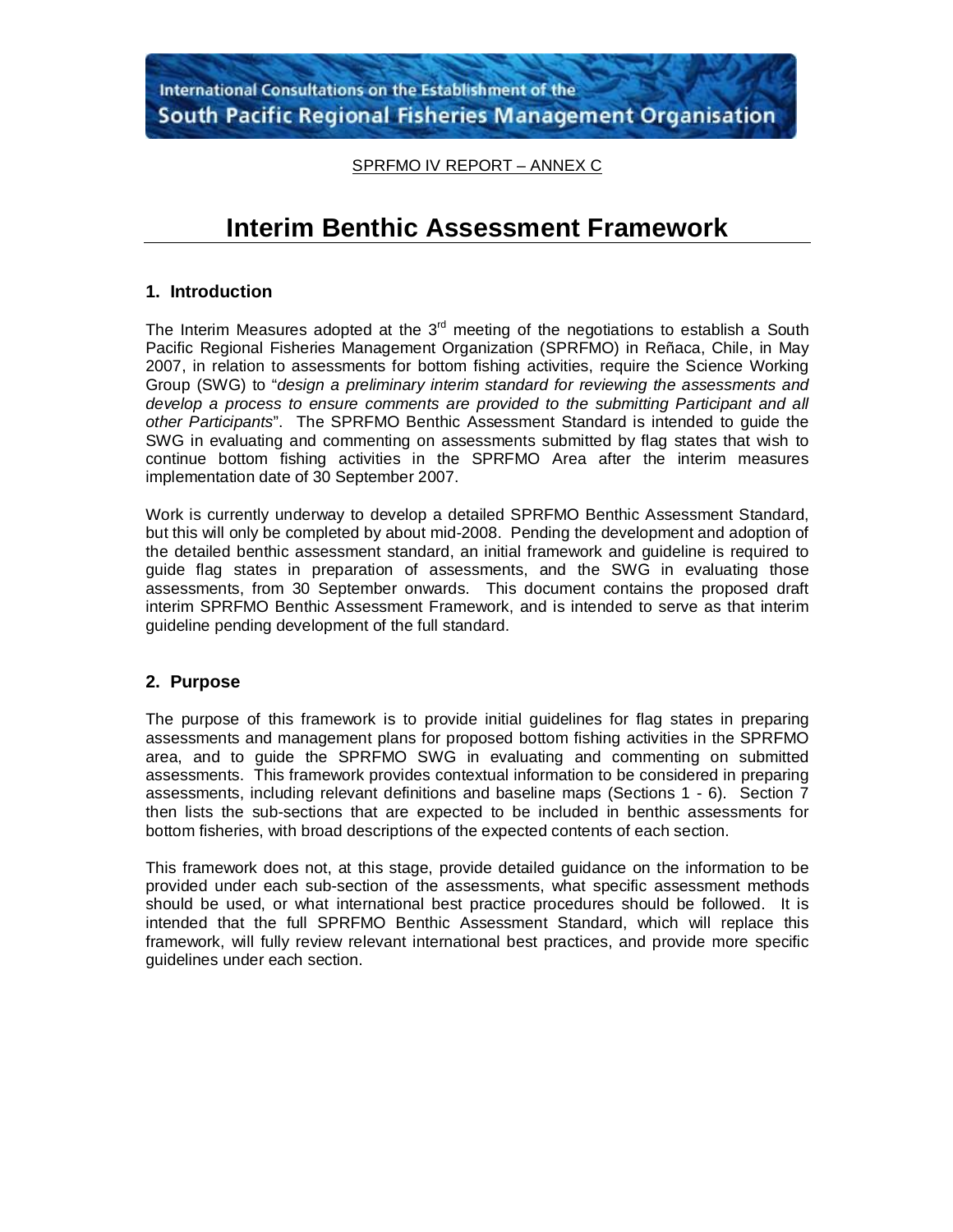## **3. Definition of Vulnerable Marine Ecosystems**

The key requirements of the SPRFMO interim measures for bottom fishing relate to implementing measures to either avoid fishing on vulnerable marine ecosystems (VMEs), or to implement fishing practices and / or mitigation methods to "*prevent significant adverse impacts on vulnerable marine ecosystems*" or "*determine that such activities will not have adverse impacts*" on VMEs.

VMEs have not yet been formally defined in the context of deepwater fisheries. They are referred to in UN General Assembly Resolution 61/105 as "*vulnerable marine ecosystems, including seamounts, hydrothermal vents and cold water corals*". The SPRFMO interim measures expand on this to recognise that VMEs "*include seamounts, hydrothermal vents, cold water corals and sponge fields*".

For the purposes of interpretation and implementation of this framework, Table 1 contains a list of geological and biological definitions of VMEs that together constitute a proposed working definition to use in developing and evaluating assessments for bottom fishing activities in the SPRFMO area<sup>1</sup>.

Table1. List of proposed geological and biological definitions of vulnerable marine ecosystems, together constituting a working definition of VMEs to use in preparing and evaluating assessments for bottom fishing activities under the SPRFMO Interim Measures.

| <b>Geological Definitions</b>                                                                                                                                                                                                                                                                                                                                                                                                                                                                                                                                                                                                                                                                                                                                                                                                               |  |  |
|---------------------------------------------------------------------------------------------------------------------------------------------------------------------------------------------------------------------------------------------------------------------------------------------------------------------------------------------------------------------------------------------------------------------------------------------------------------------------------------------------------------------------------------------------------------------------------------------------------------------------------------------------------------------------------------------------------------------------------------------------------------------------------------------------------------------------------------------|--|--|
| • Seamounts: Seamounts should be defined ecologically rather than geologically In terms of<br>this working definition, seamounts are defined as topographically distinct seafloor features that<br>are $\geq$ 100m in height, and do not break the surface (Pitcher <i>et al</i> 2007, in press).<br>Pitcher et al (2007, in press) further define "large" seamounts as exceeding 1,500m in height<br>and it is these whose global distribution can be well resolved using methods such as satellite<br>altimetry. The distribution of smaller seamounts $(1,500 m) must be inferred from localisedacoustic mapping.Seamounts that are entirely below 1,500m water depth are excluded from this workingdefinition, as these are considered to be too deep to be fished with current technology, and soare not considered to be vulnerable.$ |  |  |
| <b>Biological Definitions</b>                                                                                                                                                                                                                                                                                                                                                                                                                                                                                                                                                                                                                                                                                                                                                                                                               |  |  |
| • Cold Water Corals: The main benthic community of concern identified in recent studies are<br>the cold water stony corals. The ecosystem function of cold water corals varies depending on<br>morphology: reef formers vs. non reef formers, with concern focussed on the 'habitat-forming'<br>corals. However, some non-reef formers still represent structurally important habitat in the<br>deep-sea e.g. bubble gum corals (Paragorgiidae), black corals (Antipatharia), and should be<br>included.                                                                                                                                                                                                                                                                                                                                    |  |  |
| • Sponge Gardens: Sponge gardens also constitute 'habitat forming' communities, and can<br>also represent structurally important components of deep-sea benthic communities.                                                                                                                                                                                                                                                                                                                                                                                                                                                                                                                                                                                                                                                                |  |  |

 $1$ The FAO is currently conducting expert consultations with a view to preparing guidelines for management of deepwater fisheries, and the results of this FAO process will be integrated into the SPRFMO Benthic Assessment Standard, when these become available. The FAO process is likely to contribute to definitions of VMEs and vulnerability. The issue of vulnerability relates specifically to the potential threat that fishing might have on such ecosystems. Hydrothermal vents are specifically mentioned in UNGA 61/105 and the SPRFMO interim measures. Similarly, cold-water seeps and seabed canyons are increasingly recognised as supporting vulnerable marine communities. However, no fishing is currently known to occur in association with, or in close proximity to, any of these features, and so they are currently not 'vulnerable' in that sense. For the interim period, these features may be excluded from the working definition of VMEs used by SPRFMO, and the focus of assessments should remain on seamounts (as ecologically defined in Table 1) and the listed biological communities.

-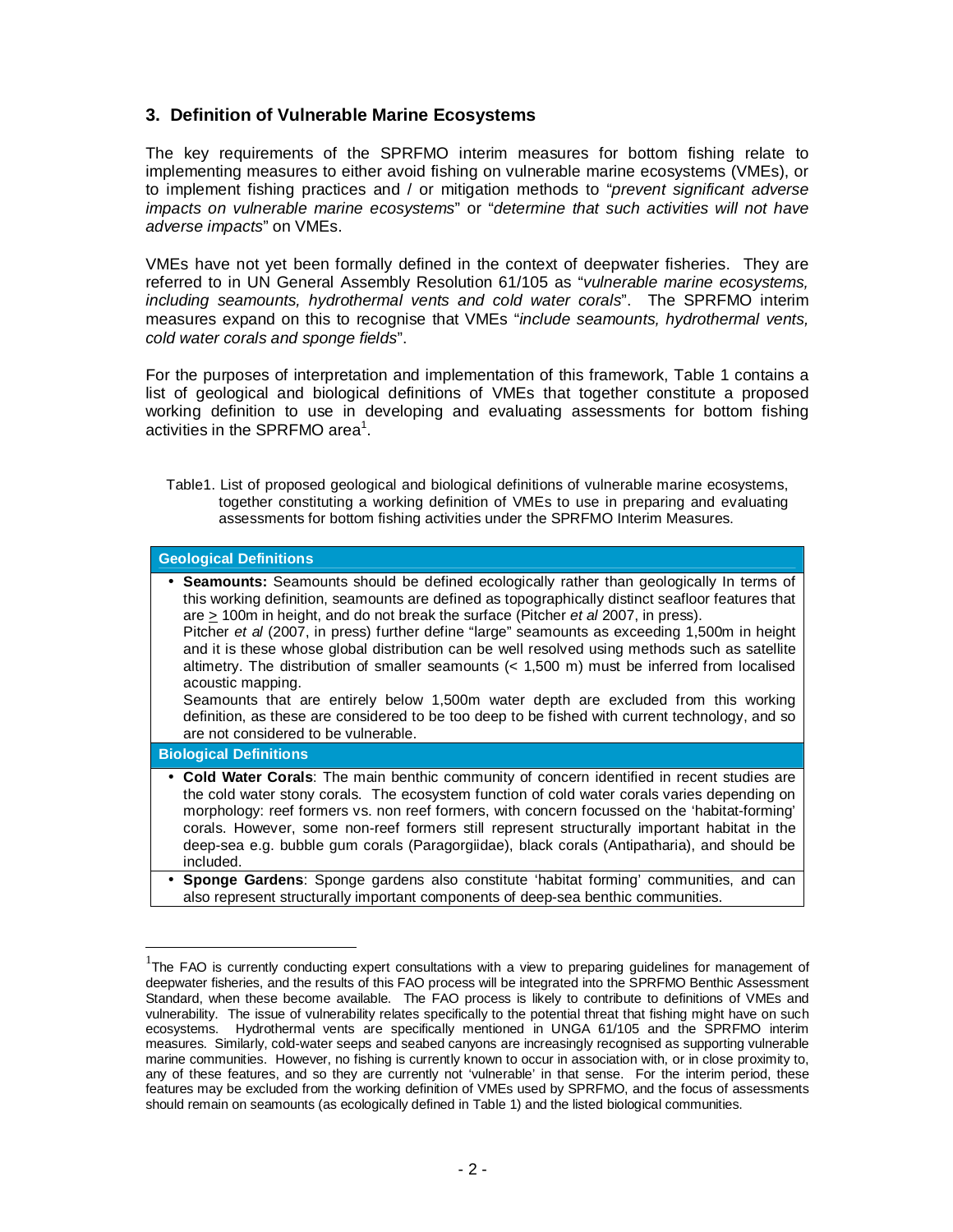Definitions of the basal area of seamounts still need to be agreed.

Other vulnerable communities or species are likely to be identified from information collected by observer programmes on bottom fisheries in the SPRFMO area. The above working definition of VMEs should be periodically updated to reflect these.

## **4. Mapping of Vulnerable Marine Ecosystems**

 $\overline{a}$ 

At this stage, given the limited knowledge of the distribution of deepwater benthic species, seamounts will have to be the main focus for mapping the distribution of potential VMEs. This focus is justified, given the known association of complex deepwater benthic communities with seamounts. Initially mapping of VMEs will necessarily amount to Initially, mapping of VMEs will necessarily amount to mapping of seamounts and other topographic features that have a high probability of supporting the biological communities listed in Table 1. Current maps of seamounts only show the distributions of large seamounts (> 1500m), notably that by Kitchingman & Lai (2004) (Figure 1). Further work is required to identify smaller seamounts, in accordance with the ecological definition in Table 1. Contextual information also needs to be added to GIS VME maps to identify vulnerable or diverse systems, and to provide a scientific basis for moves towards higher levels of protection for the more vulnerable systems, or development of proposals to protect certain proportions of each significant habitat type.



Figure 1. Distribution of potential seamounts predicted by satellite altimetry analyses (from Kitchingman & Lai 2004). This technique is thought able to detect seamount features with an elevation of 1,500m or greater.

It is, however, currently feasible to map the distribution of seamounts estimated to have suitable habitat for stony corals based on Environmental Niche Factor Analysis (ENFA) of global coral data (Clark *et al* 2006, UNEP CenSeam report) (Figure 2). This map provides an initial basis for determining whether proposed bottom fishing activities will impact upon habitat with 50% probability of supporting  $VMEs<sup>2</sup>$ .

 $^2$  Future work should emphasize options for obtaining additional information on type, characteristics, vulnerability and habitat classifications to improve and extend this identification and classification of VMEs. It is also important to consider the spatial, and possibly temporal, distribution of VMEs, and the associated potential distribution of biota. Typically, VMEs that are more isolated may have an increased likelihood of containing endemic fauna, compared to VMEs that occur as part of a chain, or closer to a land mass. Isolated VMEs should be considered to be more vulnerable to any fishing activities, and worthy of a higher level of protection.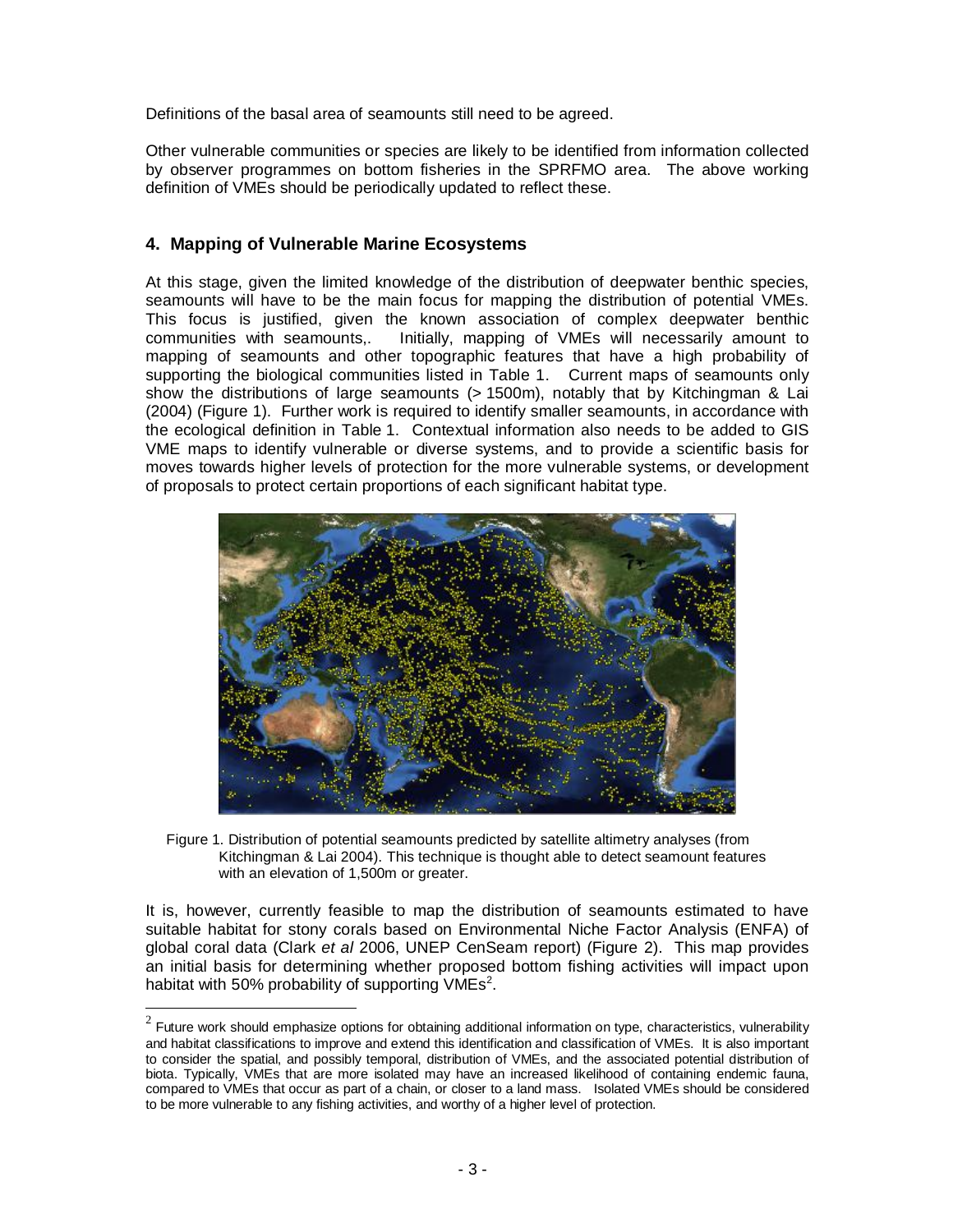

Figure 2. Distribution of seamounts considered to have suitable habitat for stony corals based on environmental factor analysis of coral data (Clark *et al* 2006). Seamount data from Figure 1 are used, with those shown here having stony coral habitat suitability 50% or greater. Estimated water depths of the seamount summits are colour coded.

# **5. Hierarchy of Bottom Fishing Impact**

-

The provisions of the SPRFMO interim measures for bottom fishing apply to all bottom fishing methods. However, not all bottom fishing activities have the same expected severity, magnitude or extent of impact on seabed communities. Benthic communities are therefore differentially 'vulnerable' to the impacts of different bottom fishing gears.

The intent of UNGA Resolution 61/105 and the SPRFMO Interim Measures is clearly to minimise adverse impacts on the types of biological VMEs listed in Table 1. Concerns are mainly focused on the impact of moving fishing gears that are designed to, or are likely to, be dragged across the seabed during fishing, causing direct physical damage to habitat forming benthic species. Table 2 shows the hierarchy of expected impact (magnitude, extent and duration) ranking of the various bottom fishing gears.

| <b>Fishing Gear</b>   |                                   | <b>Expected Impact</b> |
|-----------------------|-----------------------------------|------------------------|
| Active fishing gears  | <b>Bottom Dredge</b>              | High                   |
|                       | <b>Benthic Trawl</b>              | High                   |
|                       | Bentho-Pelagic Trawl <sup>3</sup> | Med - High             |
| Passive fishing gears | Set, Gill or Tangle Nets          | Low - Med              |
|                       | Trap and Pot Fishing              | Low - Med              |
|                       | <b>Bottom Longlines</b>           | Low - Med              |
|                       | Drop Lines                        | Low - Med              |

Table 2. Hierarchy of expected extent and magnitude of impacts of various bottom fishing gears on the vulnerable marine ecosystems listed in Table 1.

The SWG will explicitly take this hierarchy of expected impact into account when evaluating and commenting on assessments for proposed bottom fishing activities in the SPRFMO area.

<sup>&</sup>lt;sup>3</sup> Bentho-pelagic trawl means any 'midwater' trawl net fished in such a way that it has a likelihood of coming into contact with the seabed at some time during the trawling operation.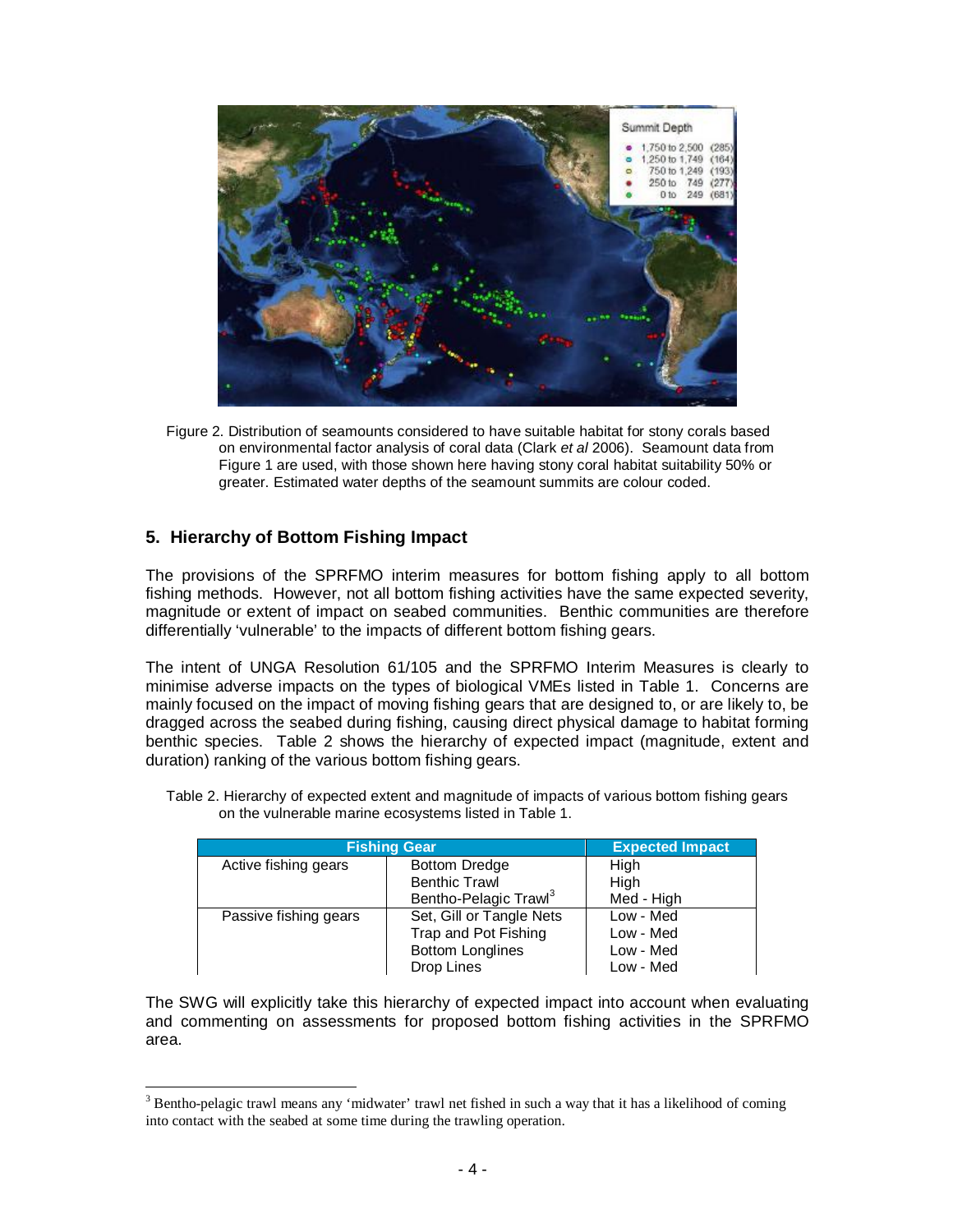## **6. Mapping of the SPRFMO Trawl Footprint**

Trawling (benthic and bentho-pelagic trawling) is currently the main bottom fishing activity in the SPRFMO area. In terms of the hierarchy in Table 2, these methods are expected to have potentially high impact on VMEs. Efforts to map bottom fishing footprint areas, at least during the interim period, should therefore focus on trawling.

The SWG, working in cooperation with the SPRFMO Secretariat, shall develop and maintain an electronic geo-spatial map of a 'joint trawl footprint' for all participants in bottom fisheries in the SPRFMO area. The Secretariat should include information on EEZ boundaries, seabed bathymetry and the SPRFMO maps of VMEs in this geospatial database.

This joint footprint map is to be expressed as grid blocks of 20 minute resolution, with a 'fished' block being defined as any grid block partially crossed by at least one trawl track. The period 2002 to 2006 is to be used as the reference period for developing this joint trawl footprint map.

Participants should provide bottom fishing data at adequate resolution (tow-by-tow, 20 minute resolution) to generate this joint trawl footprint. The Secretariat shall be responsible for requesting these data, and for developing and maintaining the SPRFMO joint trawl footprint geospatial database and map, at the agreed grid block resolution. The trawl track data themselves shall not form part of the geospatial trawl footprint database.

Participants in trawl fisheries in the SPRFMO area will be required, in terms of the interim measures, to not fish outside of this joint trawl footprint, until 2010. The SWG will take this into consideration when evaluating the fishing plan component of assessments for proposed trawl fishing activities in the interim period.

\_\_\_\_\_\_\_\_\_\_\_\_\_\_\_\_\_\_\_\_\_\_\_\_\_\_\_\_\_\_

## **7. Proposed Benthic Assessment Sections**

Each flag state wishing to conduct bottom fishing activities in the SPRFMO area after 30 September 2007 will be required to submit at least one assessment for their proposed bottom fishing activities for the coming fishing year, either submitting separate assessments per gear type, or making a clear distinction within assessments between the descriptions and evaluations of risks and impacts associated with each gear type to be used.

Benthic assessments submitted by flag states for evaluation and comment by the SWG will be expected to contain the following sub-sections:

#### **7.1 Description of the Proposed Fishing Activities**

Assessments shall contain a detailed fishing plan, providing a quantified description of the planned fishing activities, including:

- Fishing methods (trawls, hook and lines, traps, gillnets, tangle nets) to be used, including a description of gear plan of relevant aspects of the gear needed to evaluate potential impacts, such as net types, net dimensions, trawl-door type, size and weight, footrope dimensions and type, ground gear (bobbins, rock-hopper gear, etc), range in fishing height off bottom (for bentho-pelagic trawl gear), net opening and any gear selectivity issues.
- Depth range to be fished.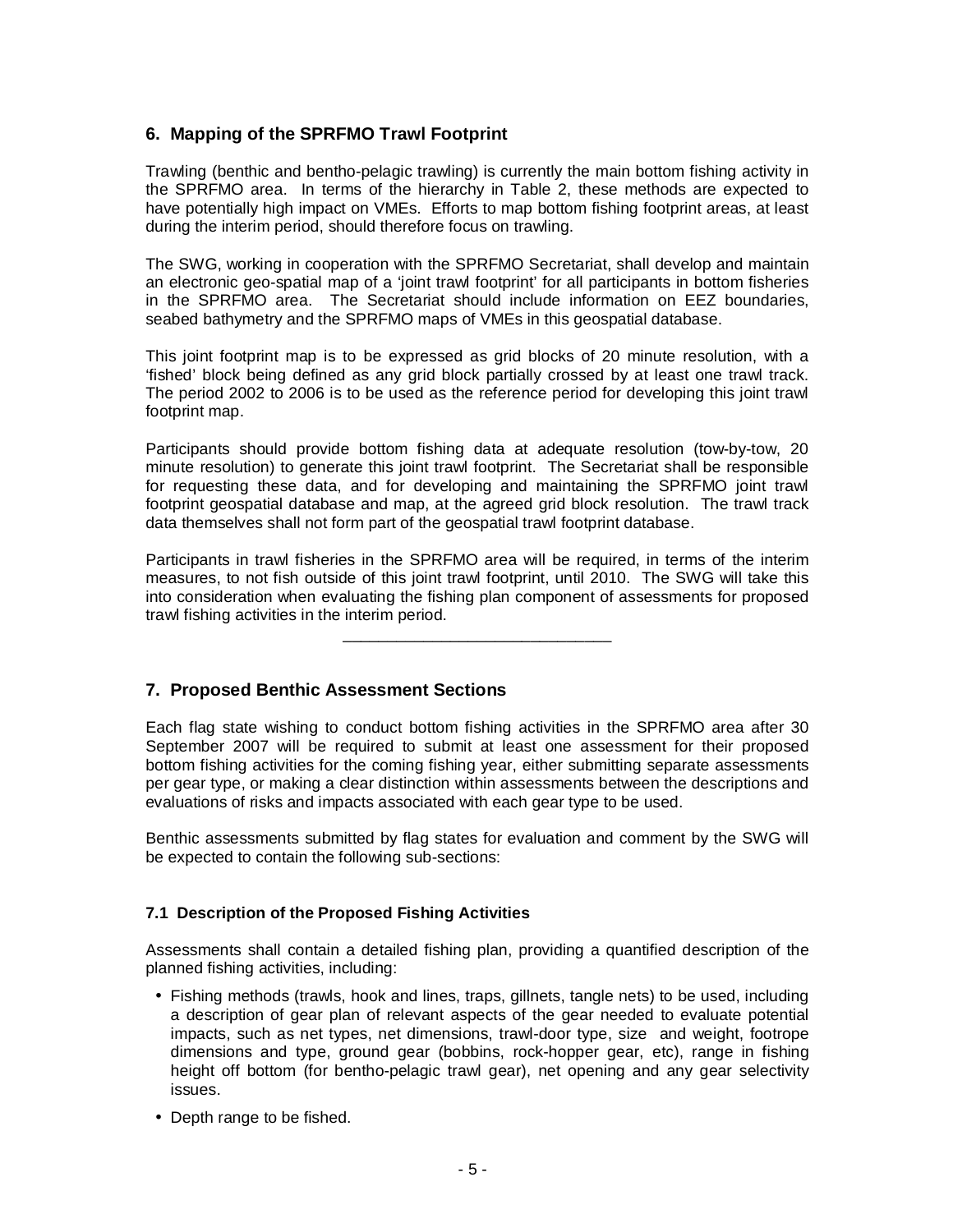- Target species, and likely or potential by-catch species.
- Intended period and duration of fishing.
- Effort indices: How many vessels, how many tows (cumulative effects), estimated tow durations or distance (ranges).
- Estimated catch and discard quantities.

 $\overline{a}$ 

• Information on vessels to be used: Vessel numbers, sizes, GRT, horsepower, names, confirmation that they appear on the list of approved SPRFMO vessels, flags and callsigns. These vessels should appear on the list of approved vessels submitted by flag states to the SPRFMO Secretariat.

#### **7.2 Mapping and Description of Proposed Fishing Areas**

This section should present maps of the proposed fishing areas in relation to available information on VMEs and seabed bathymetry, as well as any additional available information describing the proposed fishing areas, including:

- Maps of the intended fishing areas, in relation to the joint trawl footprint.
- Localised mapping of the VMEs, or topographic features likely to support VMEs, in the proposed fishing areas<sup>4</sup>.
- Description of the proposed fishing areas, presenting any available information which might be useful to assessing potential impacts (past history of fishing, seabed type, depth ranges, location / presence of any known seabed topographic features and VMEs).

The SPRFMO Secretariat will make the SPRFMO geospatial maps of VMEs, bathymetry and joint trawl footprint available to facilitate mapping of proposed fishing activities in context with this baseline geo-spatial information.

To facilitate evaluation of the relationship between proposed fishing areas, the joint trawl footprint and existing VME maps, Flag States should provide their maps for proposed fishing activities to the Secretariat in a compatible GIS format, for inclusion in the SPRFMO geospatial database.

#### **7.3 Evaluation of Expected Interaction with VMEs and Ecosystem Impacts**

This section should specifically address the expected and potential interaction and impacts of the proposed fishing gear on VMEs. Recognising that information may be limited, an attempt should nonetheless be made to address the following questions:

• What impacts are likely to occur ? All impacts should be identified, characterised and ranked. All interactions of fishing gear with the seabed will have some impact, but the nature and severity will be species / habitat dependant.

 $^4$  Initially, data may be limited to the VME baseline maps maintained by the SPRFMO Secretariat. However, over time, industry may be able to provide additional information to update the Secretariat VME maps based on industry acoustic surveys or observer information. These modifications may include addition of VMEs, or removal of areas incorrectly identified as likely VMEs. Flag states may also conduct more detailed bathymetric surveys. These may be followed with spot  $>$  regular  $>$  systematic sampling to assess the presence or absence of potentially vulnerable benthic fauna. The introduction of remote technologies may also be considered, such as towed camera platforms as a means of surveying prospective fishing grounds.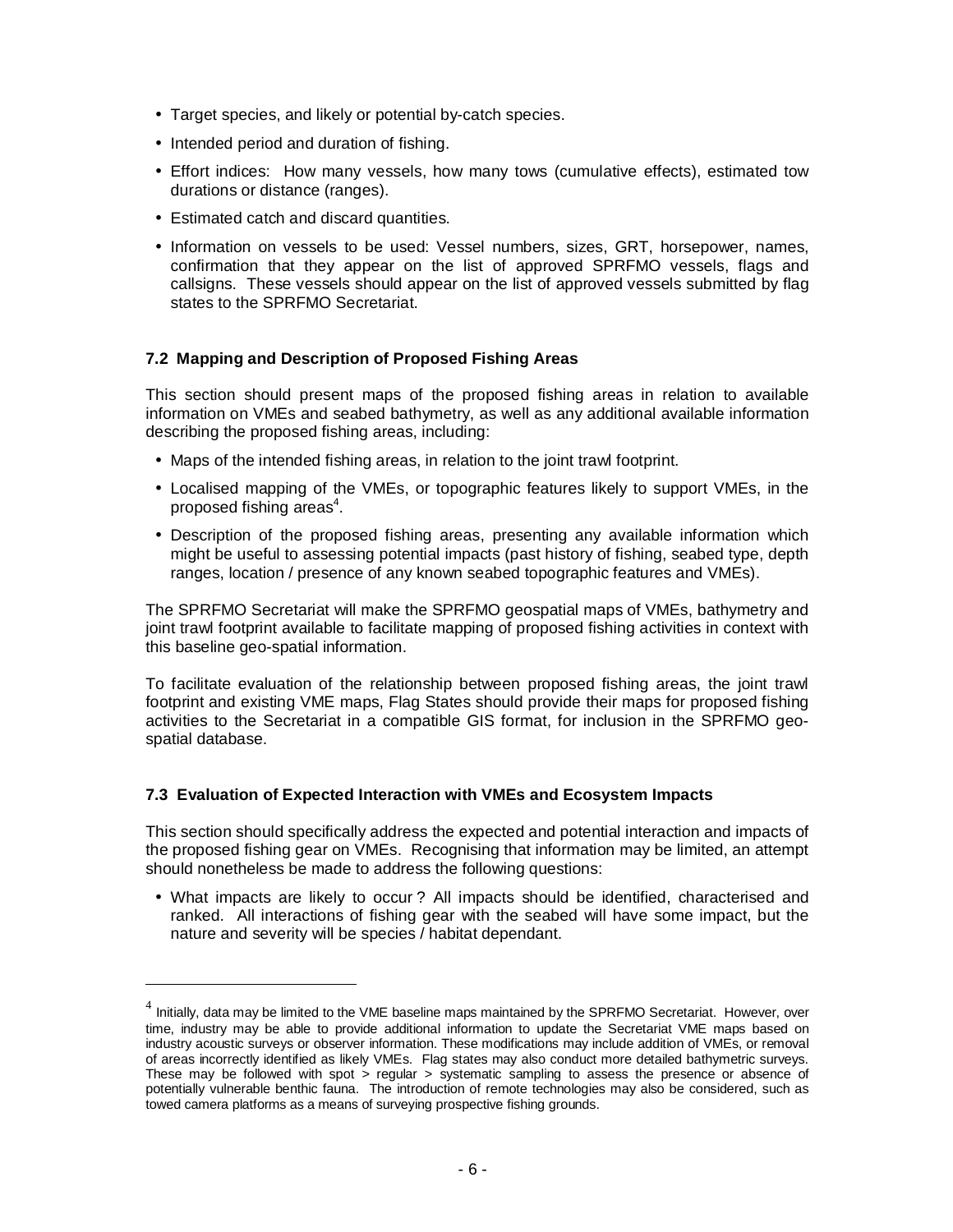- What will the probability, likely extent (% of habitat targeted) and magnitude of the interaction between the proposed fishing gear / targeting practices on the VMEs in the proposed fishing areas be ?
- Are the VME habitats which may be impacted biogenic (produced by living organisms or biological processes) or geological ? What areas do the habitat cover ? How widespread or rare are the habitats ? How fragile are the habitats ? What are the rates of natural disturbance in those habitats ?
- As far as possible, characteristics of the biota should be evaluated, including target species, by-catch species and benthic fauna. What are the key species in the VME ? How diverse is the system, and will the fishing activity affect just one faunal group or many ? What is the population structure of the faunal groups present - how will fishing activity impact on recruitment, age classes etc ? Are there any threatened species present, and what are the levels of endemism - could fishing lead to localised / global extinctions ? Are there any life history characters which may lead to fauna being more susceptible / sensitive to fishing - slow growing, long lived ?
- What are the likely consequences of interaction with fishing gear? Consider both physical (damage to environment, loss of habitat) and biological (loss of keystone species, extinctions) impacts.
- What is the likely temporal scale of the consequences ? The scale of the consequence will be defined by the constituent parts of the VME. Loss of substantial areas of habitat forming coral could have a prolonged impact on the environment, whereas other faunal groups may be able to recover quickly. To the extent possible, rates of recovery, regeneration and re-colonisation should be quantified.
- Are there any other hazards: gear loss or ghost fishing, catch discards, effects on ecosystem functioning ?

#### **7.4 Information on Status of the Deepwater Stocks to be Fished**

This section should provide information on the state of the deepwater stocks of the intended target and main by-catch species. Such information could include:

- A list of the intended target and likely main by-catch species.
- Tables of historic catches and catch trends of these species in the intended fishing area.
- Tables, figures of analyses of historic nominal and/or standardised CPUE trends in these species.
- Results of any scientific assessment surveys conducted on the stocks to be fished.
- Results of the most recent stock assessments that have been conducted for the stocks to be fished, if any such stock assessments have been conducted.

#### **7.5 Management and Mitigation Measures**

-

This section should detail proposals for how the fishing activities will be planned and managed to avoid or minimise significant adverse impacts on  $VMEs<sup>5</sup>$ , including:

• Description of gear selection, design, modification or deployment to prevent or reduce adverse impacts.

<sup>5</sup> See Shotton *et al*. (2006), Management of Demersal Fisheries Resources of the Southern Indian Ocean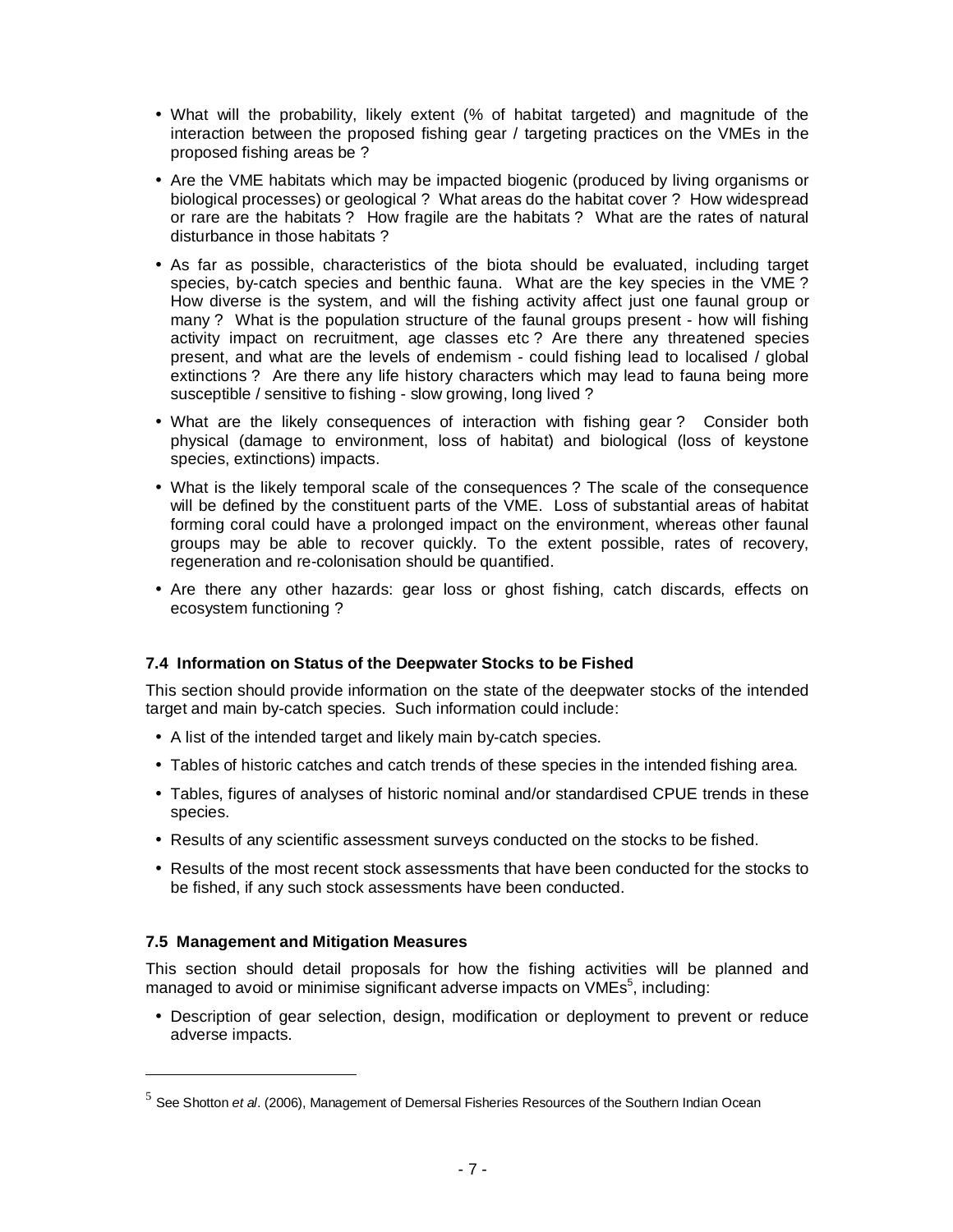• The process to be used to detect evidence of fishing on VMEs, and the procedure to adhere to the SPRFMO requirement to move 5 nautical miles away from any VME detected while fishing. If this will be monitored by observers, then this should be crossreferenced in Section 7.6, and details provided on the information to be recorded by observers to document the presence of VMEs.

## **7.6 Information Gathering and Reporting**

This section should detail all data and information gathering and reporting systems that will be used to monitor the proposed fishing activities, catches and interactions with VMEs, including:

- Details of any VMS systems to be operated on vessels, including who these will report to, reporting frequency and reporting accuracy.
- Catch and effort data collection systems to be used, including catch and effort reporting systems to the flag states concerned, and additional systems to be implemented specifically for the proposed activity. These monitoring systems should specifically address how retained and discarded by-catches are to be monitored and reported. There should also be reporting systems in place to record whether a VME has been encountered during fishing.
- Details of any scientific observer coverage planned for the proposed fishing activity, including levels of coverage, how deployments will be designed to achieve statistically representative coverage of the proposed fishing activities, and what information observers will be collecting.
- Description of the data that will be provided to the SPRFMO Secretariat for the fishing activity including, as a minimum, data required in terms of any adopted SPRFMO standards, but also describing any other information (e.g. seabed bathymetry or mapping, VME identification and characterization) that may be provided.

#### **7.7 Environmental Impact Assessment**

-

A concluding Environmental Impact Assessment (EIA) section should present an overview and summary EIA, identifying all likely impacts on VMEs at each stage of the proposed fishing activity, and ranking each impact in terms of factors such as expected extent, severity and duration of the proposed fishing activity on VMEs. For all impacts ranked as being above moderate, proposed monitoring, mitigation and management measures to detect, measure, minimise, manage or prevent significant adverse impacts should be described.

The detailed SPRFMO Benthic Assessment Standard will provide recommendations on specific environmental assessment approaches and best practices to use in developing this  $EIA$  section<sup>6</sup>. In the interim, participants should refer to the following of  $EIA$  approaches, noting that this list is neither prescriptive nor exhaustive:

• ICES: There have been two main approaches to assessing the sensitivity of habitat to fishing: i) ranking sensitivity of habitat units (physical and biological) to disturbance;

 $6$  The primary role of the SWG will be to critically evaluate this impact assessment against the standard, and to comment on whether the indicated impact rankings are appropriate or not. The SWG will need to work towards adopting an appropriate ranking system for these EIAs, and to identify the best risk management technique. Definition of a habitat classification system for SPRFMO area deepwater habitats will contribute substantially to developing an effective final standards framework.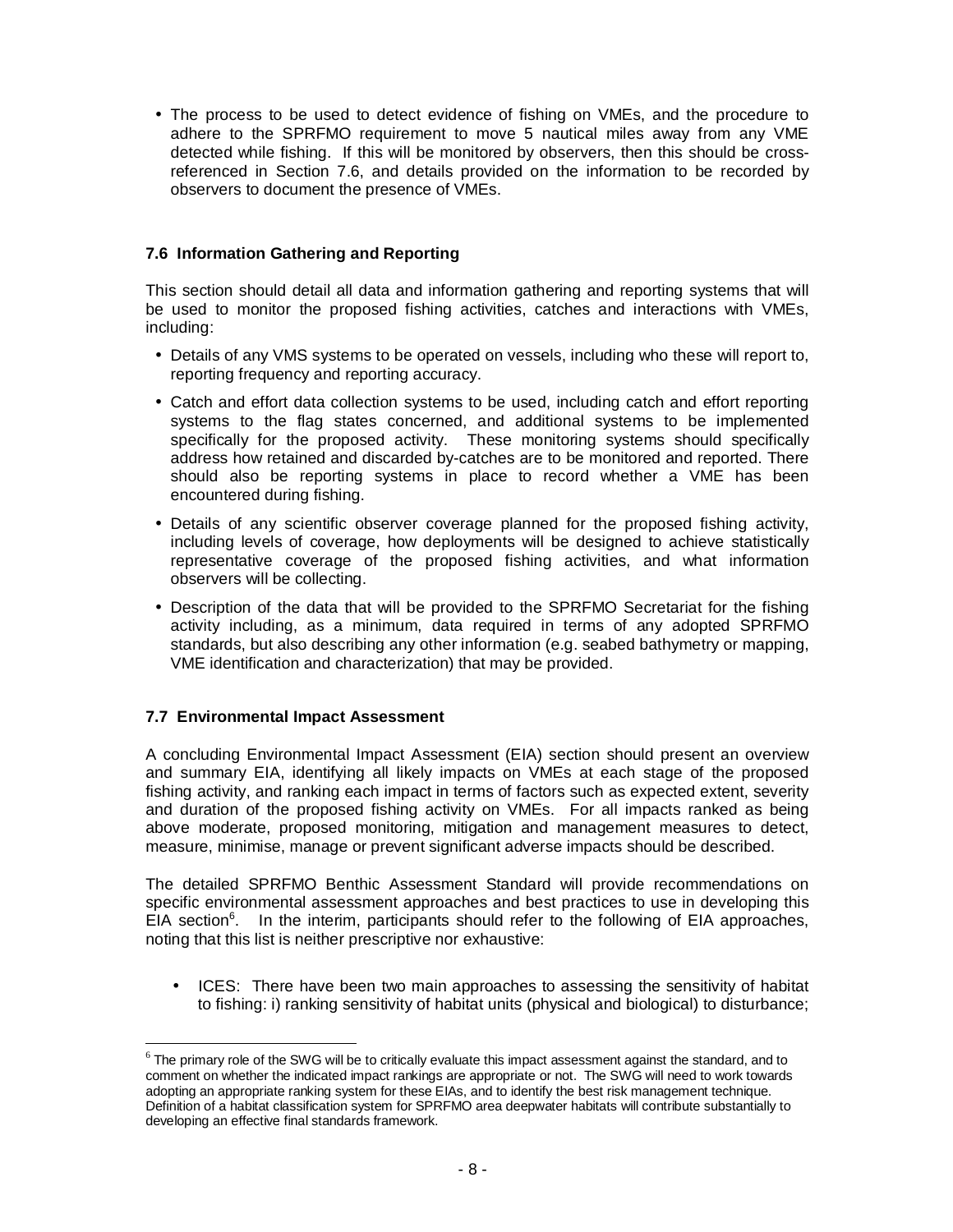and ii) ranking the impacts of the gear. ICES conclude that these should be combined.

- NOAA EIS: Spatial and temporal analysis of the distribution of habitat type, distribution of biota, habitat use, habitat sensitivity, dynamics of fishing effort.
- MarLin: Approach consists of i) Identify "key / important" species in habitat/biotype; ii) Assess biotype sensitivity based on key species; iii) Assess recoverability of key/important species (Tyler-Walters *et al.* 2001).
- Sensmap: A sensitivity index for benthic species or habitat to physical disturbance from fishing has been adapted to include chemical contamination and other environmental disturbance. Sensitivity is assessed based on intolerance to the disturbance (fragility of biota and intensity of fishing) as well as ability to recover. Sensmap uses the UK Marine Habitat Classification (MacDonald *et al.* 1996). Similar to MarLin.
- Canadian and US Framework: Damage schedule approach which ranks the severity of fishing gear impacts on a binary questionnaire (Chuenpagdee *et al.* 2003).
- CSIRO Ecological Risk Assessment for Effects of Fishing: ERAEF is a hierarchical framework that moves from a Level 1 qualitative analysis through to a more focussed semi-quantitative Level 2 to Level 3 which is model based and fully quantitative. This approach leads to a rapid identification of high risk activities, and evaluation of how fishing impacts on ecological systems (Hobday *et al.* 2007).
- UK Department for Environment, Food & Rural Affairs (DEFRA) Guidelines for Environmental Risk Assessment and Management.

The effects of frequency of disturbance may have been overlooked to some extent in prior frameworks, and may require specific consideration. Additionally the use of Strategic Environmental Assessments (SEA), which focus on larger-scale programmes rather than individual activities, could be considered.

#### **8. References**

- Chuenpagdee, R., L.E. Morgan, S.M. Maxwell, E.A. Norse & D. Pauly, 2003. Shifting gears: assessing collateral impacts of fishing methods in US waters. *Front. Ecol. Environ.*, 1(10): 517–524.
- Clark, M.R., D. Tittensor, A.D. Rogers, P. Brewin, T. Schlacher, A. Rowden, K. Stocks & M. Consalvey, 2006. Seamounts, deep-sea corals and fisheries: vulnerability of deep-sea corals to fishing on seamounts beyond areas of national jurisdiction. UNEP-WCMC, Cambridge, U.K.
- DEFRA 2002. Guidelines for Environmental Risk Assessment and Management. UK Department for Environment, Food & Rural Affairs. (http://www.defra.gov.uk/ ENVIRONMENT/risk/eramguide/index.htm)
- Hobday, A. J., A. Smith, H. Webb, R. Daley, S. Wayte, C. Bulman, J. Dowdney, A. Williams, M. Sporcic, J. Dambacher, M. Fuller & T. Walker., 2007. Ecological Risk Assessment for Effects of Fishing: Methodology Report R04/1072 for the Australian Fisheries Management Authority, Canberra.
- Kitchingman, A. & S. Lai, 2004. Inferences on potential seamount locations from mid-resolution bathymetric data. In: Seamounts: Biodiversity and Fisheries (eds. T. Morato, D. Pauly). UBC Fisheries Centre, 78. 261 pp. Vancouver. B.C.
- MacDonald, D.S., M. Little, N.C. Eno, & K. Hiscock, 1996. Disturbance of benthic species by fishing activities: a sensitivity index. *Aquatic Conservation: Marine and Freshwater Ecosystems,* 6, 257-268.
- Pitcher, T., T. Morato, P. Hart, M. Clark, N. Haggan & and R. Santos, 2007 (in press). Seamounts: Ecology, Conservation and Management. Blackwell Publishing.